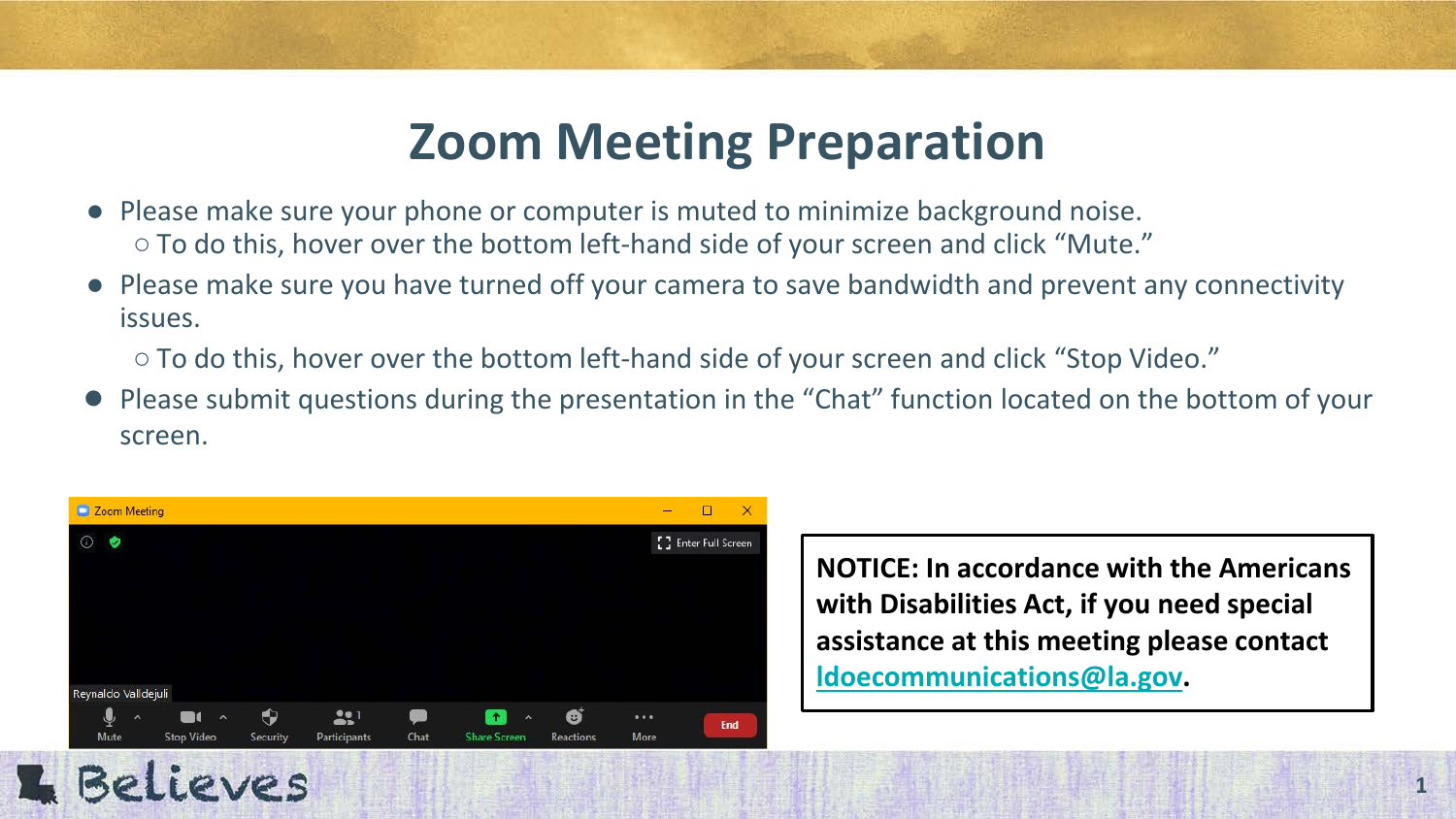#### LOUISIANA DEPARTMENT OF EDUCATION

Believes

# **Individual Graduation Planning Spring 2021**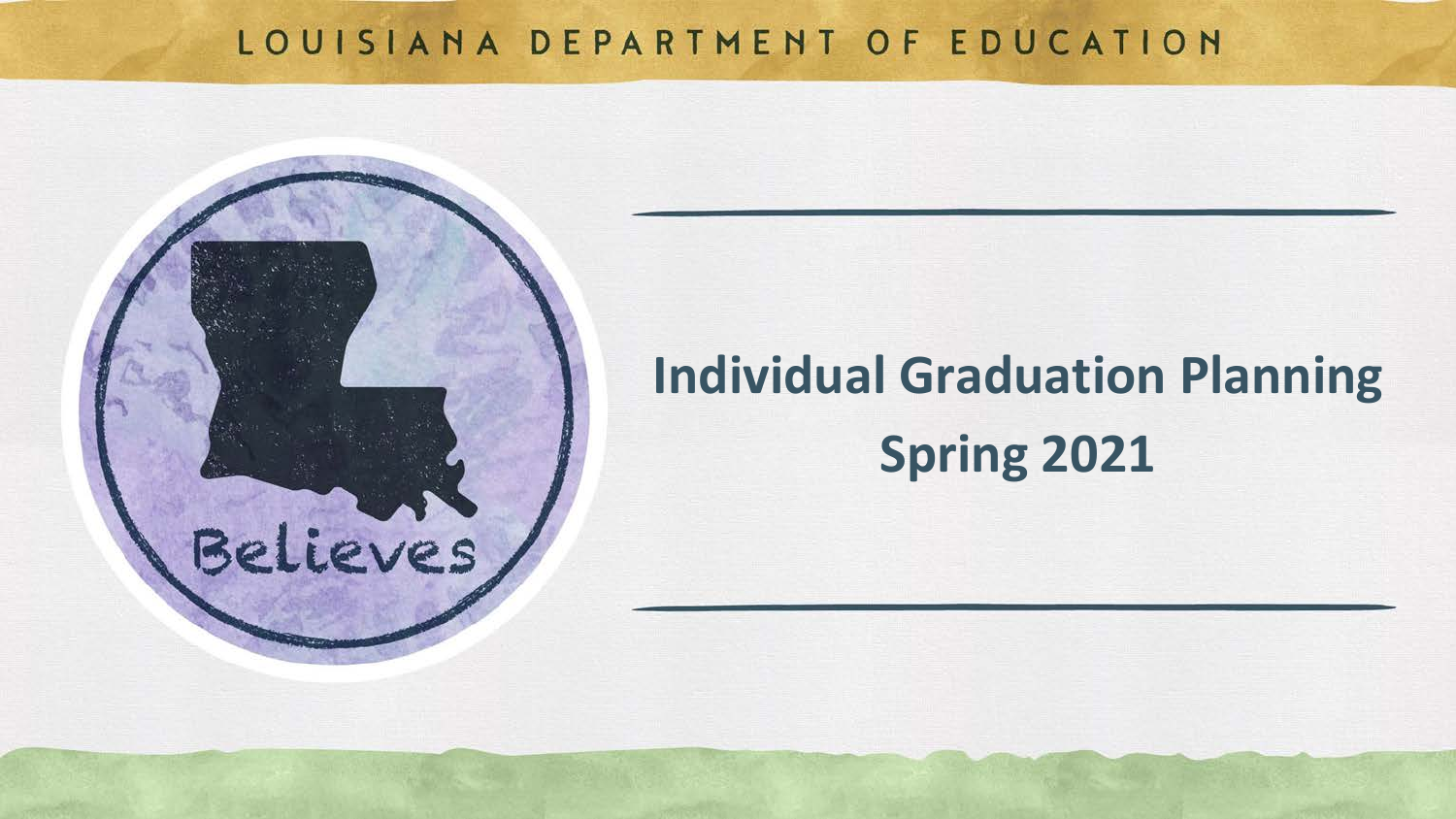# **Agenda**

- IGP Overview, Purpose, and Components
- Act 238 Updates
- LWC Resources
- LDOE Resources
- **Contacts**

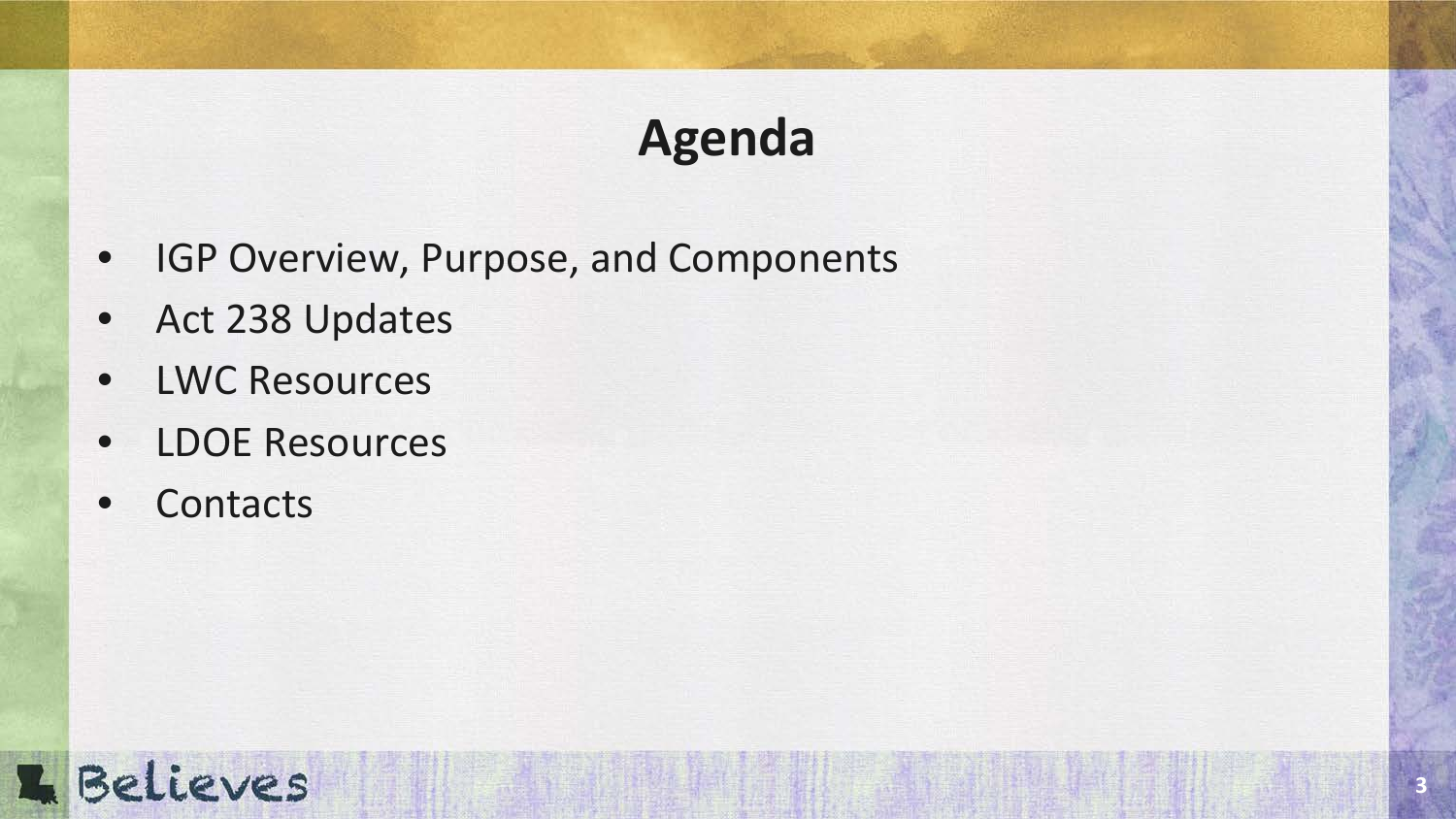### **Overview**

The individual graduation plan (IGP) prepares students for success in high school and beyond.

An IGP is developed with input from the

- student,
- family, **and**
- school counselor

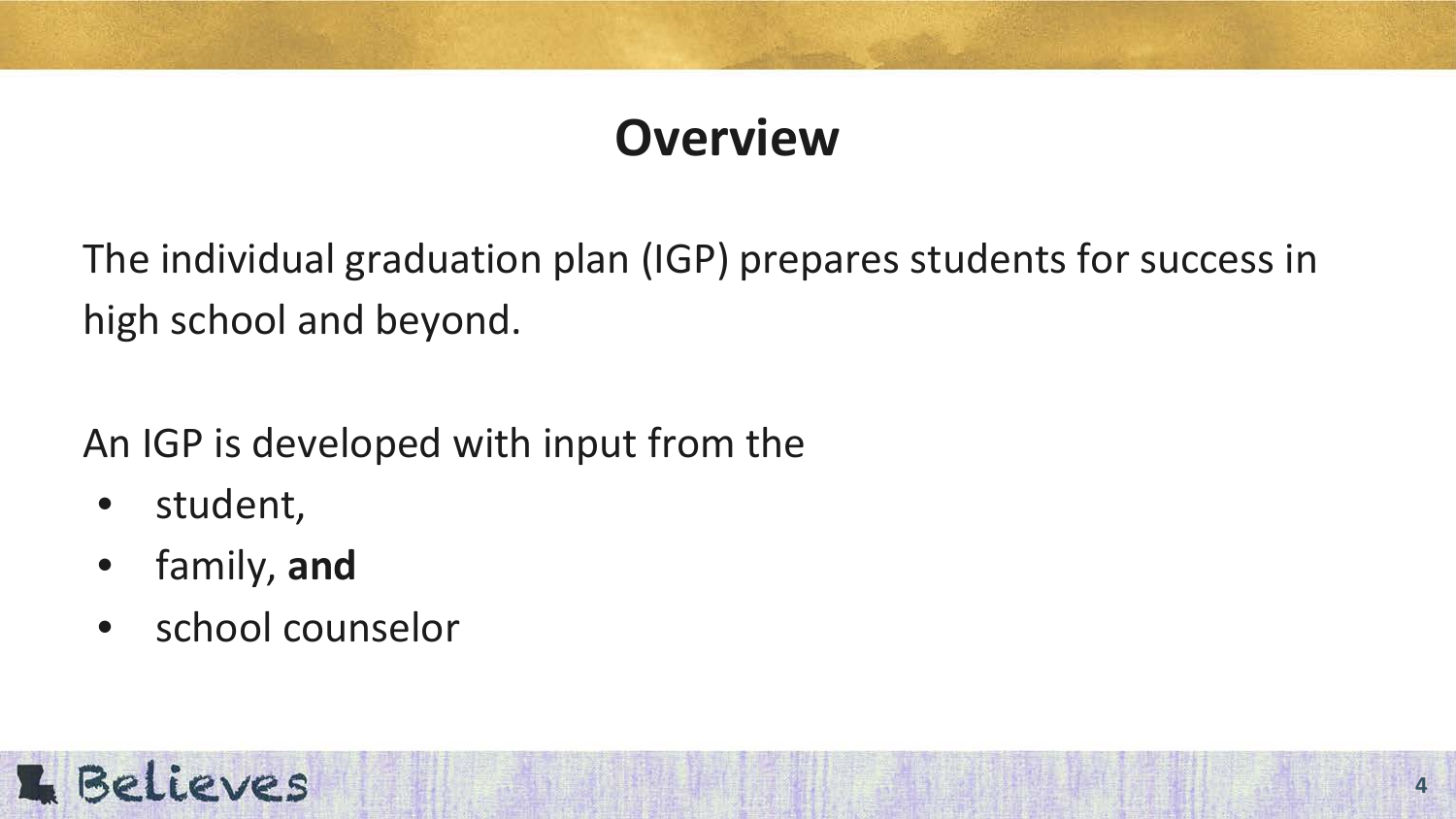### **Purpose**

Per [Bulletin 741,](https://www.doa.la.gov/osr/LAC/28v115/28v115.doc) the IGP process is initiated in **grade 8**. The plan

- guides **course and pathway selection**
- supports **educational and career exploration**
- informs **secondary and postsecondary decisions**
- documents **graduation requirement completion**

**A student's IGP is reviewed, updated, and signed annually--from middle school through graduation.**

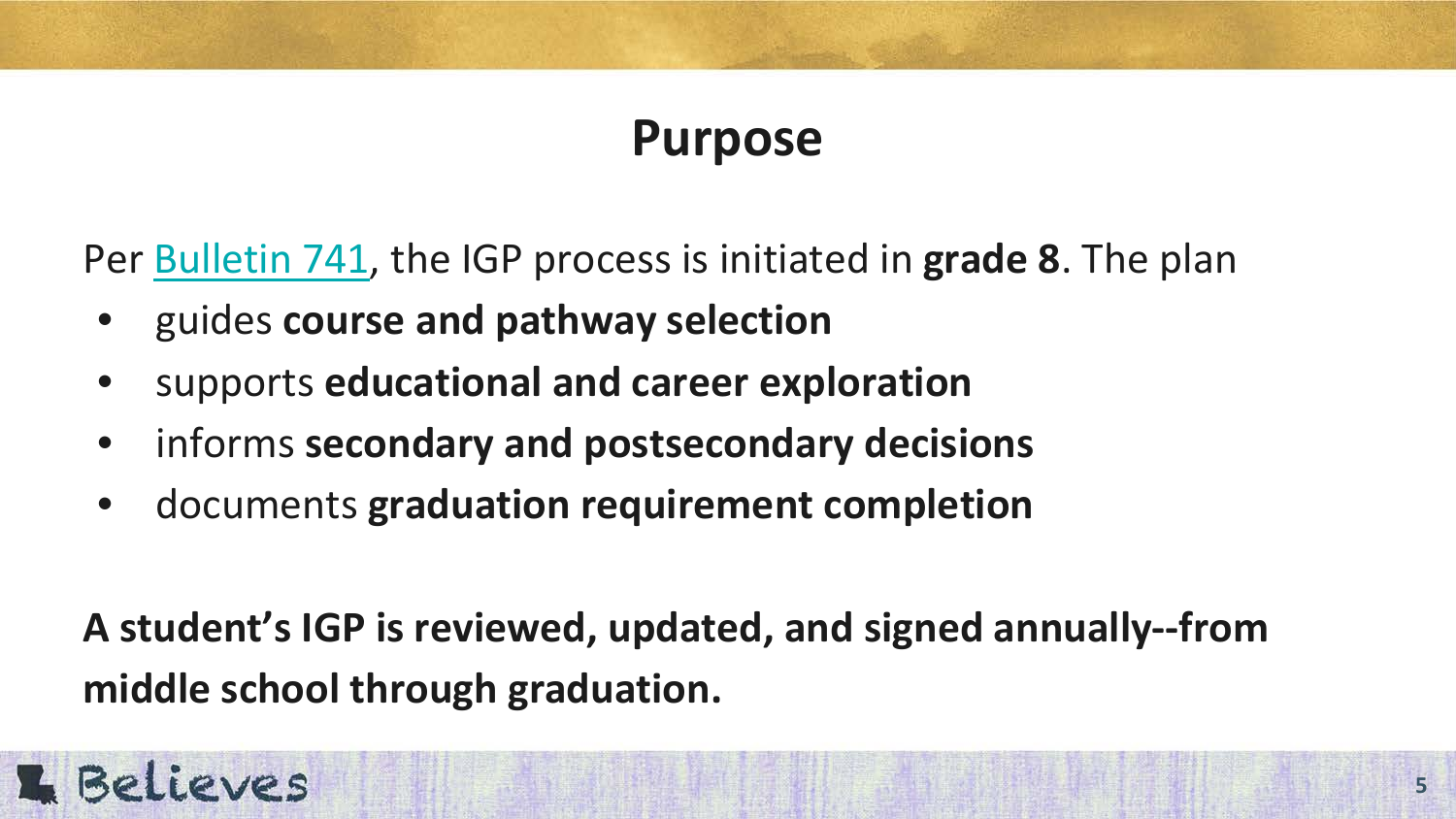### **Components**

A quality plan includes the following components:

- assessment results
- career goals
- extracurricular activities
- signatures (grades 8 through 12)
- diploma pathway (grade 10)
- financial aid completion (grade 12)
- endorsements (grades 9 through 12)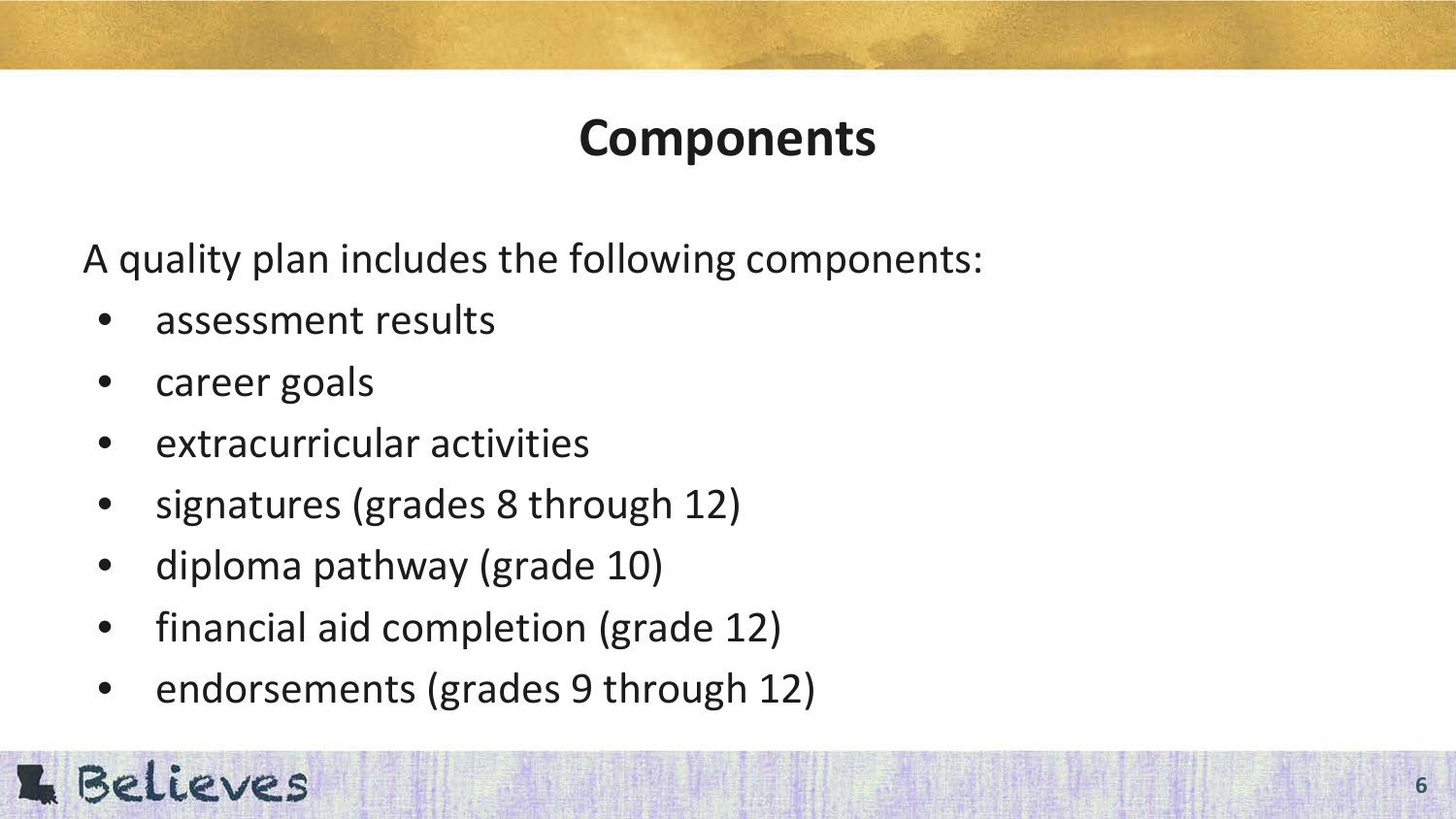#### **Community Service Endorsement: Policy**

Per [Bulletin 741,](http://www.doa.la.gov/osr/lac/28v115/28v115.doc) school systems may award a Community Service Diploma Endorsement to students who have completed total of **[80](https://go.boarddocs.com/la/bese/Board.nsf/files/BRQLCQ55C613/$file/AGII_B741_0820.pdf)  [hours of community service in ninth through twelfth grade.](https://go.boarddocs.com/la/bese/Board.nsf/files/BRQLCQ55C613/$file/AGII_B741_0820.pdf)**

[Students may earn service hours in any of the Community Service](https://www.louisianabelieves.com/docs/default-source/counselor-toolbox-resources/community-service-diploma-endorsement-categories-with-descriptions-and-examples-of-non-profits.pdf?sfvrsn=0)  Diploma Endorsement Categories. The [C](https://www.louisianabelieves.com/docs/default-source/counselor-toolbox-resources/community-service-opportunities.pdf?sfvrsn=4ba36718_2)ommunity Service Opportunities [document lists suggestions for earning servic](https://www.louisianabelieves.com/docs/default-source/counselor-toolbox-resources/community-service-opportunities.pdf?sfvrsn=4ba36718_2)e hours while maintaining safety measures.

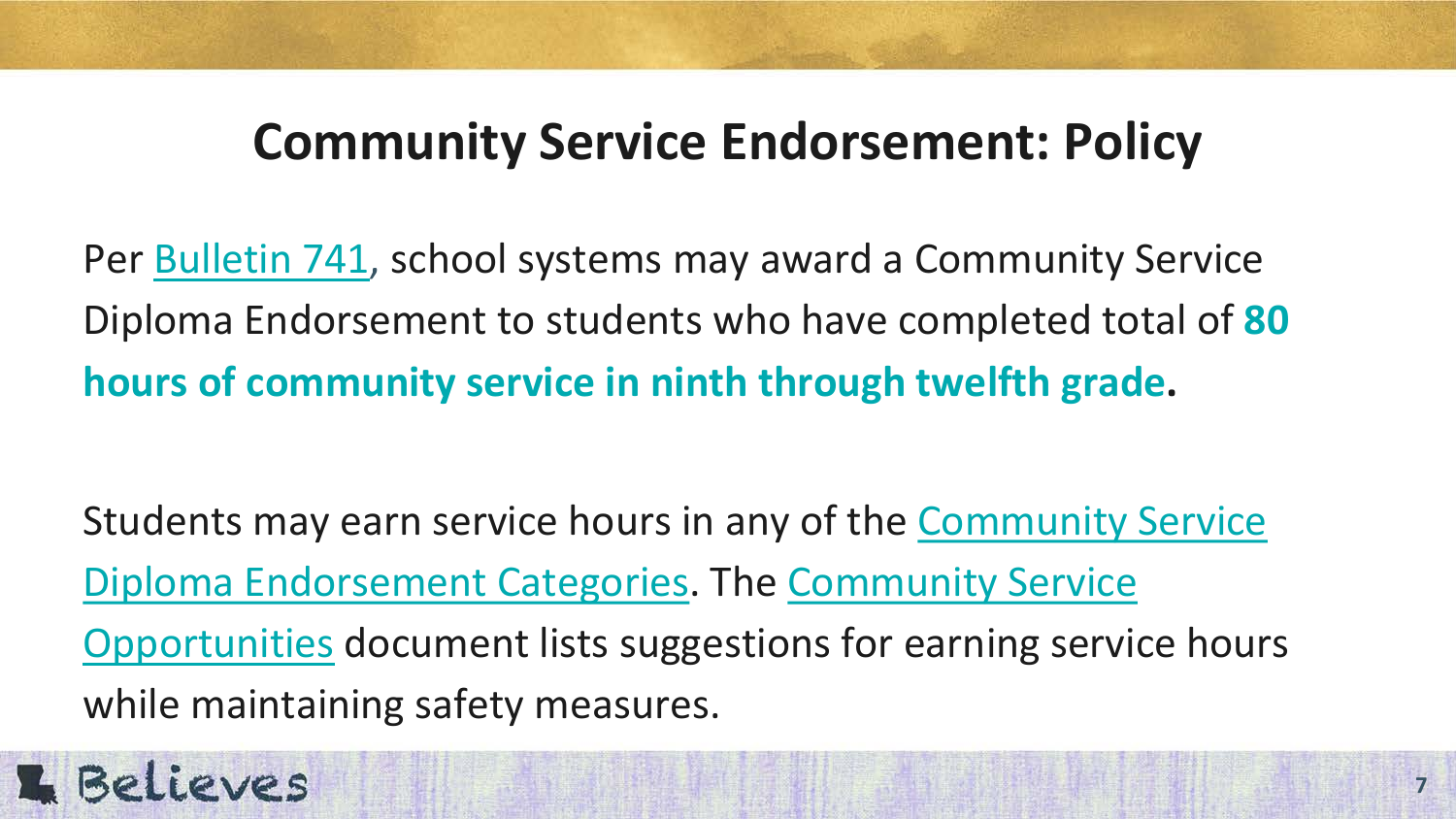#### **Community Service Endorsement: Policy**

| Grade        | <b>Community Service Hours</b> |
|--------------|--------------------------------|
| 9            | Student earns service hours    |
| 10           |                                |
| 11           |                                |
| 12           |                                |
| <b>Total</b> | 80                             |

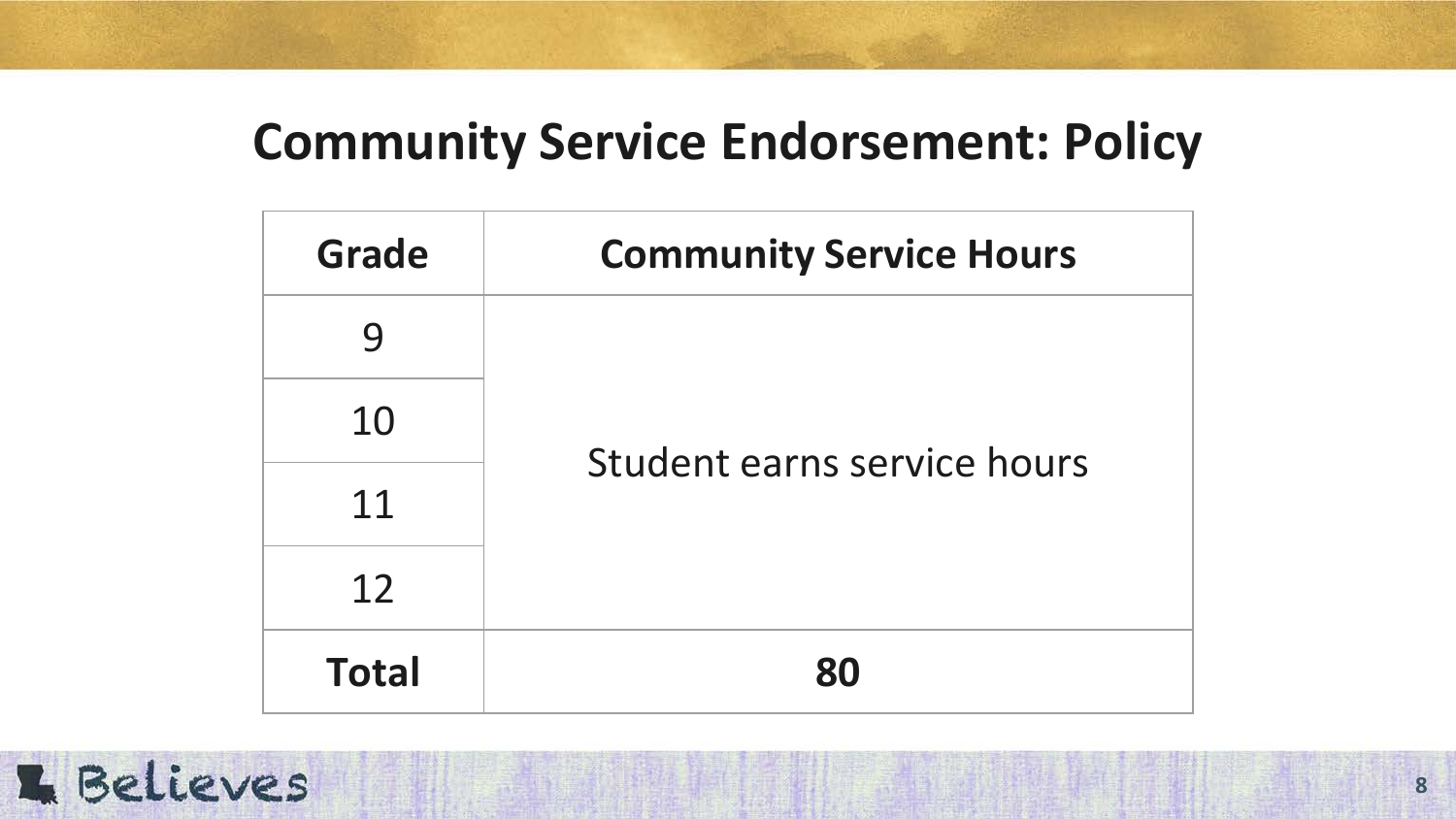# **Community Service Endorsement: Action Steps**



**9**

**Student**[: Complete service hours and document efforts on the Community Service](https://www.louisianabelieves.com/docs/default-source/counselor-toolbox-resources/community-service-diploma-endorsement-student-documentation-form.pdf?sfvrsn=0) Endorsement [Documentation Form](https://www.louisianabelieves.com/docs/default-source/counselor-toolbox-resources/community-service-diploma-endorsement-student-documentation-form.pdf?sfvrsn=0).

**School:** Use the [Community Service Diploma Endorsement Tracking Form](https://www.louisianabelieves.com/docs/default-source/counselor-toolbox-resources/community-service-diploma-endorsement-tracking-form.pdf?sfvrsn=74ca851f_8) to summarize the student's efforts; use the IGP to indicate that the student has earned the endorsement. Retain documentation.

**School System**: Use code *C1* [in STS to document that the student has met the Community](https://www.louisianabelieves.com/courses/diploma-endorsements)  Service Endorsement requirements.

**School System:** Order the Community Service seals using the electronic Diploma Order Form (shared via the Department newsletter). *Note: orders must align with the* 

**E** Believes

*number of students coded* **C1** *in STS!*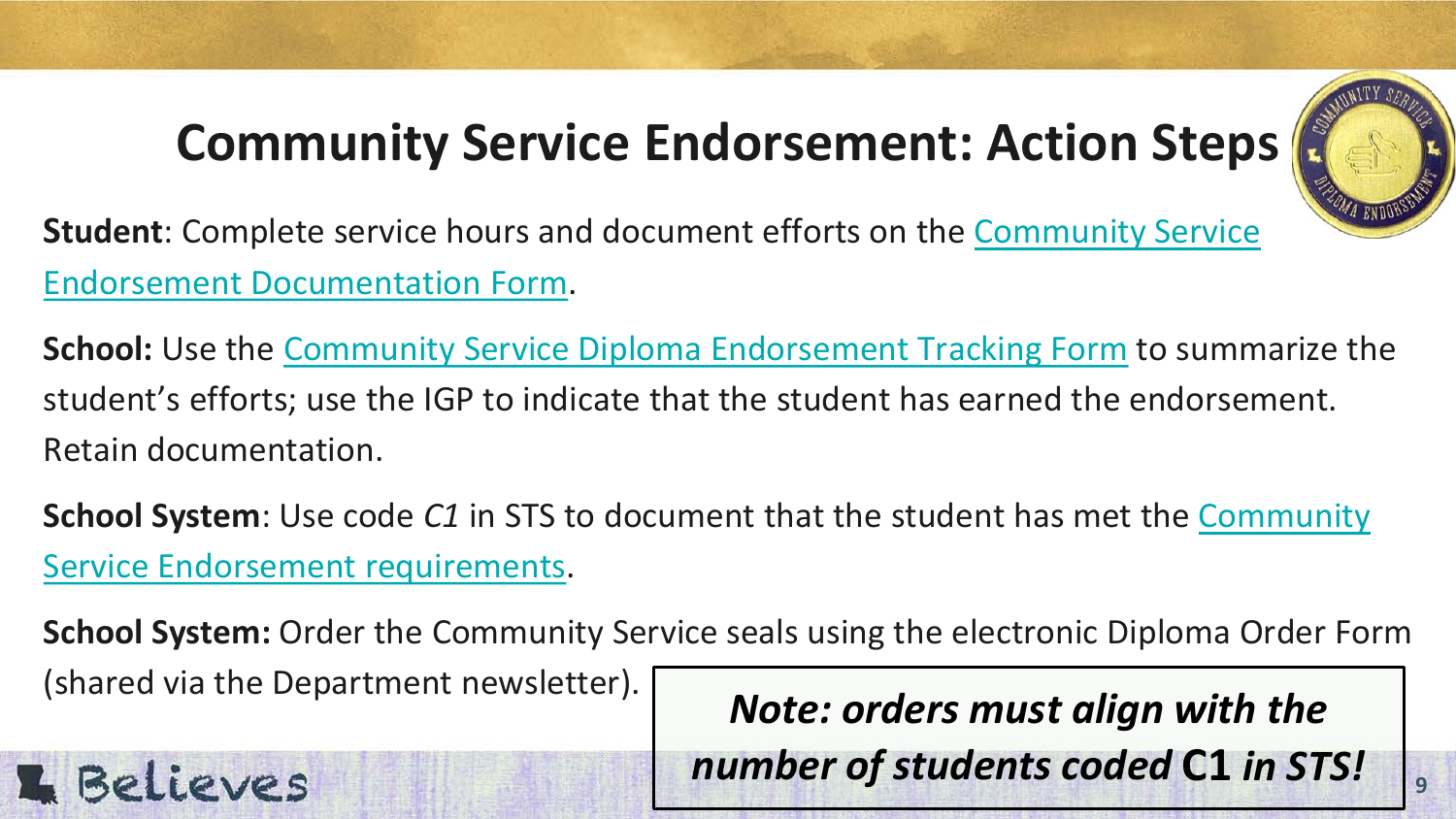# **Act 238 (New Requirement)**

- During the 2020 Legislative Session, [Act 238](http://www.legis.la.gov/legis/ViewDocument.aspx?d=1182292) with provisions of R.S. 17: 2925 was enacted by the Legislature to ensure students are provided information developed by the Louisiana Workforce Commission (LWC) regarding the top twenty high-demand, high-wage jobs in the state and in the student's region.
- Designated school personnel should demonstrate to a student how to access the information on the LWC's website and provide a printed copy of the listing of the appropriate region's top twenty high-demand, high-wage jobs to the student.
- LDOE shall display a link to [Louisiana Star Jobs](https://www.louisianabelieves.com/resources/classroom-support/counselor-support-toolbox/individual-student-planning) on its webpage and each local school system board shall require each public middle school and high school under its jurisdiction to display the link on its website.

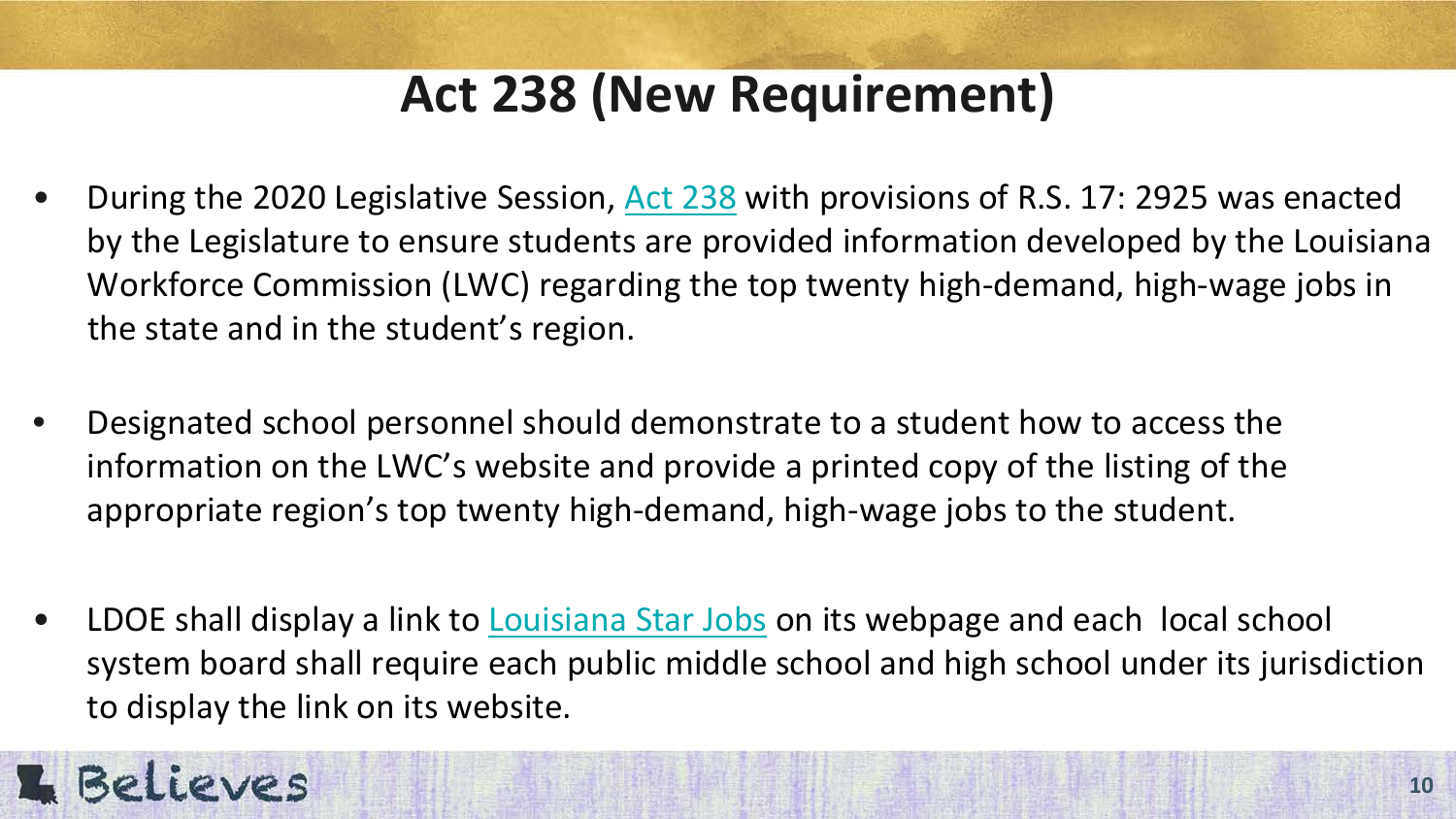# **Student Planning Support**

Planning partners are working with school systems throughout the state to support their graduation planning programs. Activities include the following:

- delivering professional development,
- providing consulting services, and
- working directly with students.

**E** Believes

See the [Student Planning Partners Guide](https://www.louisianabelieves.com/docs/default-source/strong-start-2020/student-planning-partners.pdf?sfvrsn=865a9b1f_4) for more information.

**11**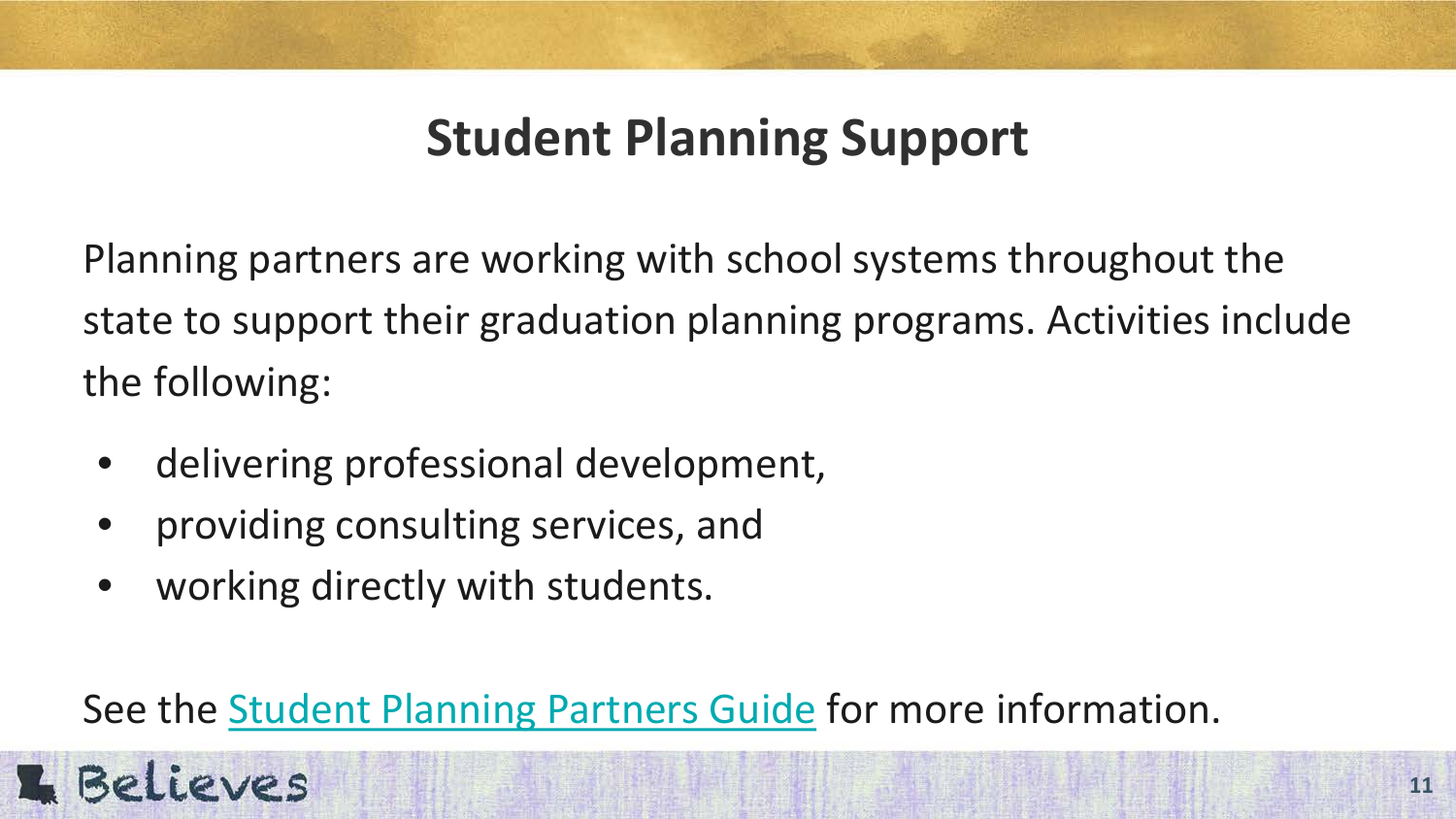#### **Resources**

[High School Planning Guidebook](https://www.louisianabelieves.com/docs/default-source/course-choice/high-school-planning-guidebook.pdf?sfvrsn=1fbd831f_52)

[Individual Graduation Plan fillable form](https://www.louisianabelieves.com/docs/default-source/counselor-toolbox-resources/individual-graduation-plan-igp.pdf?sfvrsn=42068c1f_56)

[Individual Graduation Plan and Diploma Pathway Selection Guidance Document](https://www.louisianabelieves.com/docs/default-source/counselor-toolbox-resources/individual-graduation-plan-guidance-resource.pdf?sfvrsn=22208c1f_22)

[Student Planning Partners Guide](https://www.louisianabelieves.com/docs/default-source/strong-start-2020/student-planning-partners.pdf?sfvrsn=865a9b1f_4)

[Louisiana Star Jobs](https://www2.laworks.net/Stars/default.aspx)

[My Life. My Way.](https://www2.laworks.net/mylife/default.aspx) 

[High Demand/High Wage Jobs](http://www2.laworks.net/LaborMarketInfo/LMI_HighDemandJobs.asp?yearstart=2016&yeartype=LT)